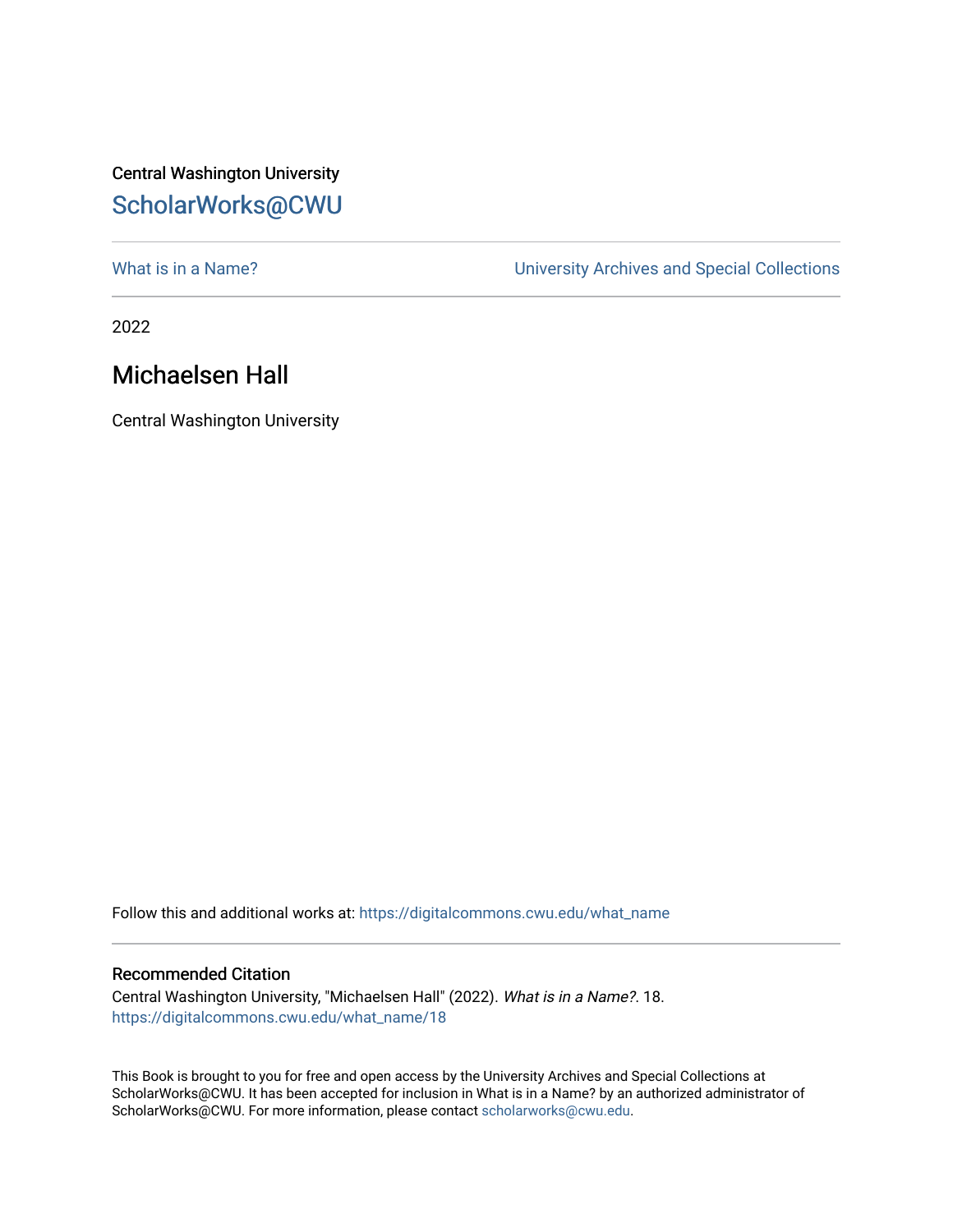What is in a Name? Michaelson Hall

Helen M. Michaelsen (often misspelled as Michaelson), namesake for CWU's Michaelsen Hall, enjoyed an active life.

Proof of that exists in the collection of home movies from the 1940s containing footage she took from trips to China (in 1940), the Grand Canyon, and the Canadian Rockies. She donated the films to CWU and many can be viewed online at https://digitalcommons.cwu.edu/michaelson\_movies/.

Michaelsen was an associate professor of home economics at Central Washington State College (now known as CWU) from 1937 until her retirement in 1970. She founded the Home Economics Department and developed a model program in home economics to train public school teachers.

She was also an active in a number of organizations including the First Presbyterian Church in Ellensburg, Delta Kappa Gamma (a professional society for women educators), the Friday Club (a local women's social club), and the Philanthropic Education Organization (PEO).

She also was a strong supporter of public broadcasting, the Salvation Army, the Odessa (Washington) Historic Society and the Scientific Research Society.

Michaelsen was born in Lincoln, Washington, on February 22, 1902. She received her early education in Odessa, Washington, and graduated from Odessa High School in 1920. He attended the University of Washington (UW) in Seattle, earning MA and MS degrees in Home Economics, and went on to do graduate work at the University of California, Berkeley.

Following her graduation from UW, she taught high school classes for several years in Kennewick, Washington, and Ridgefield, Washington. In 1937, she joined the faculty at CWSC. For the next several decades, in addition to her teaching and research, she traveled throughout the US and in other countries.

In 1970, after more than three decades of teaching, Michaelsen retired but continued to reside in Ellensburg until her death from a heart attack on July 24, 1983. She is buried at the Odessa Cemetery.

In 1969, the university embarked on a building spurt that saw an addition built on the old Samuelson Union Building as well as the construction of the connected Michaelsen and Randall halls, Brooklane Apartments and Mitchell Hall.

The pair of buildings (Michaelsen and Randall), were built using brick, glass, and concrete and reflect the transition period between the Mid-Century Modern architectural style and Late Modern style.